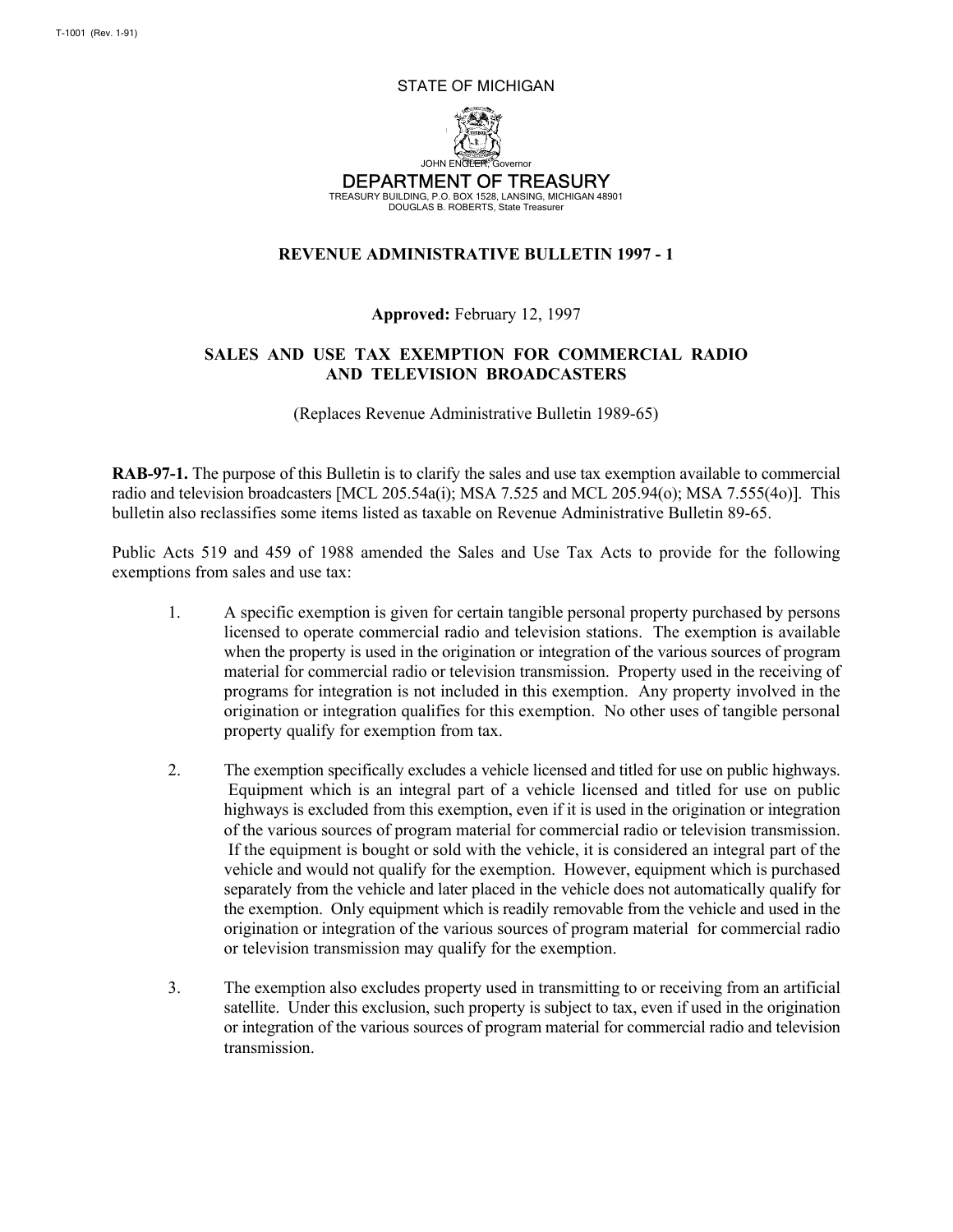## **Typical Tax Exempt Items**

The following items are usually not subject to tax if they are used in the origination or integration of various sources of program material for commercial radio or television transmission. However, to be exempt these items may not be part of real property or an integral part of a vehicle.

Tapes, recordings and film Tape editing equipment Film processing, editing and previewing equipment Film cameras and projectors TV cameras and associated equipment **Microphones** Turntables and playback equipment Broadcast tape recorder systems, compact disks, audio cartridge decks, R-dat Audio tape recorders, edit controllers, mixers Routing/switching equipment Master digital clock Automated logging (traffic/scheduling)system Audio and video cartridge machines Monitoring and switching equipment Computer and weather graphic equipment Studio consoles and production interconnecting amplifiers Teleprompters, teletypewriters, wire service Character generators, animation devices and frame synchronizers Image storage equipment (still store) and associated disc drivers Digital audio and video effect equipment (paint box) Optical laser (video) equipment Remote broadcast equipment Audio news gathering equipment Electronic news gathering and electronic film production equipment Processing amplifiers EQ amplifiers Telephone lines/service between remote broadcast and permanent studio Production lighting systems including studio lighting boards and fixtures Production materials - props, script materials, sets Racks and cabinets to house equipment if not real property or an integral part of a vehicle

### **Typical Taxable Items**

The following items are subject to tax if they are not used in the origination or integration of various sources of program material for commercial radio or television transmission. Any items which are a part of real property or an integral part of a vehicle are also subject to tax.

Main and auxiliary transmitters Transmitter cooling system, control console and power switching equipment Transmitter automation and emergency equipment Transmitter remote control equipment Antennas and supporting towers Antenna deicing systems Satellite receiving and sending equipment Radio ground systems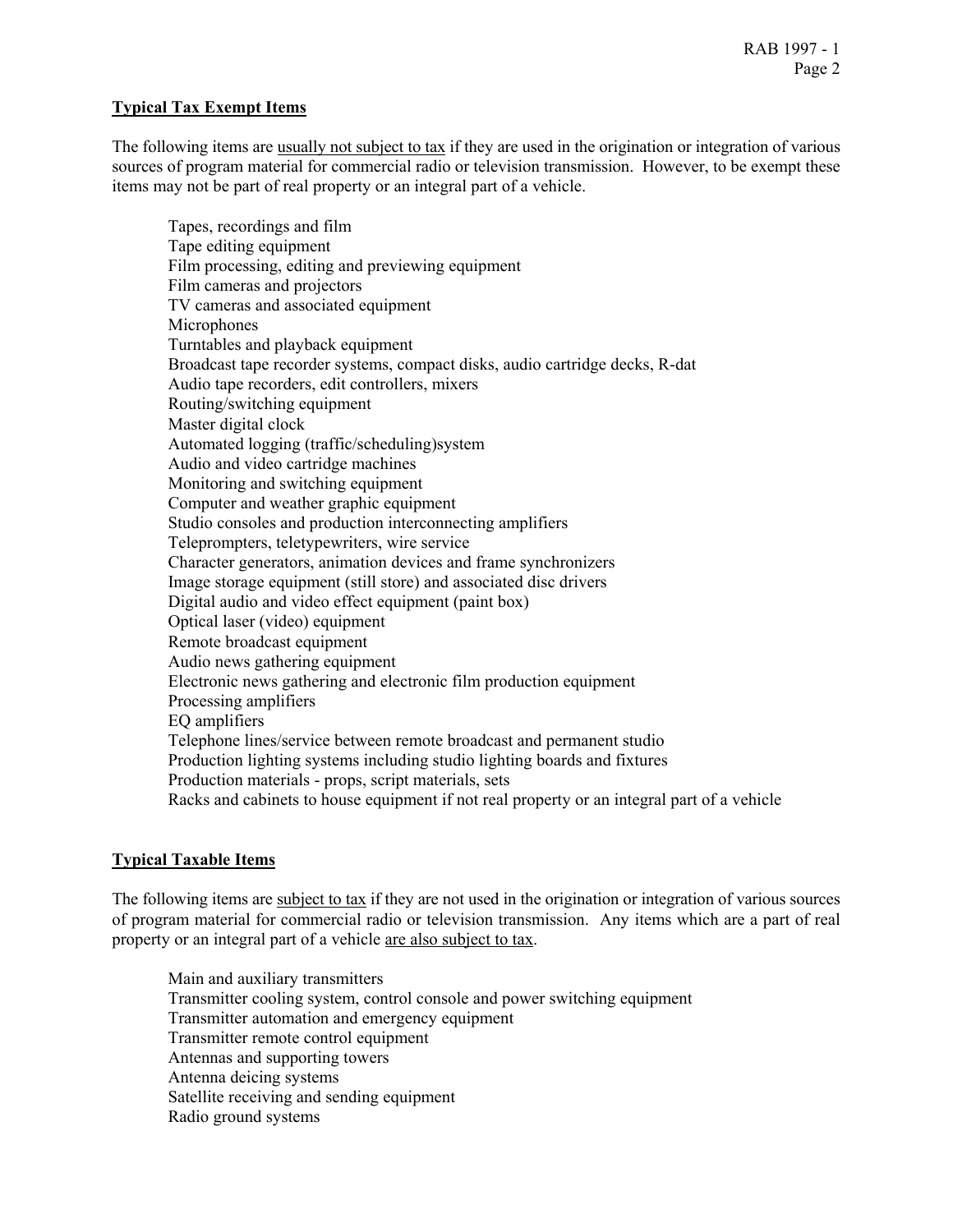Tower elevators and lighting equipment Tower guy line snubbing systems Tower strobe light systems Transmission lines and line pressurizing equipment Field test measuring equipment Modulation, frequency and phase monitors Radio limiting amplifiers Bridging and distribution amplifiers Phase correcting equipment (monochrome and color) Visual and aural monitoring equipment Multi-channel sound systems (stereo generators and monitoring equipment-transmission area) Racks and cabinets to house equipment (if real property or an integral part of a vehicle) Two-way radio/paging systems Mobile and cellular telephones Telephone lines/service Intercom systems Vehicles licensed and titled for use on public highways (production equipment contained in vehicle may be exempt if it is not an integral part of a vehicle and it is used in the origination or integration of various sources of program material for commercial radio or television transmission)

# **Typical Multiple Use Items**

A multiple use item is taxable unless the taxable use can be identified and separated from the exempt use. Once the taxable and exempt use is identified, an allocation, by use, may be computed utilizing any method that is equitable and practical. One method that may be considered is percentage of use. Utilizing this method, the time utilized in a taxable manner is divided by the total time in which the equipment is used. The resulting percentage will represent the amount of time an item is used in taxable activities. Other means of allocating the taxable and exempt usage of the equipment are allowed if they are equitable. Any equipment that has both taxable and exempt uses and is used in the origination and integration of the various sources of program material and not real property or an integral component of a vehicle may be allocated. Below are some areas in which this method may be applicable:

- 1. Test equipment, maintenance equipment, and replacement parts. The exempt use of these items must be allocated for operations involving the originating or integration of programming. These items must be allocated as a taxable use when they are consumed in relation to the transmitter, tower or satellite equipment**.**
- 2. Microwave and related equipment. The communication link between the studio and the transmitter involving these items must be allocated as taxable. However, consumption between the studio and an off-site source gathering point involving the origination of a broadcast is exempt**,** if the equipment is not an integral part of a vehicle titled for use on the public highway. An off-site gathering point may be a remote van that is gathering news for a live broadcast. While the van, which is titled for use on public highway is taxable, the communication link between the van and the studio is exempt if the equipment is not an integral part of the van.
- 3. Audio/video processing equipment. Consumption of this equipment in transmitting activities is taxable, while pre-transmission use involving program origination and integration is exempt.